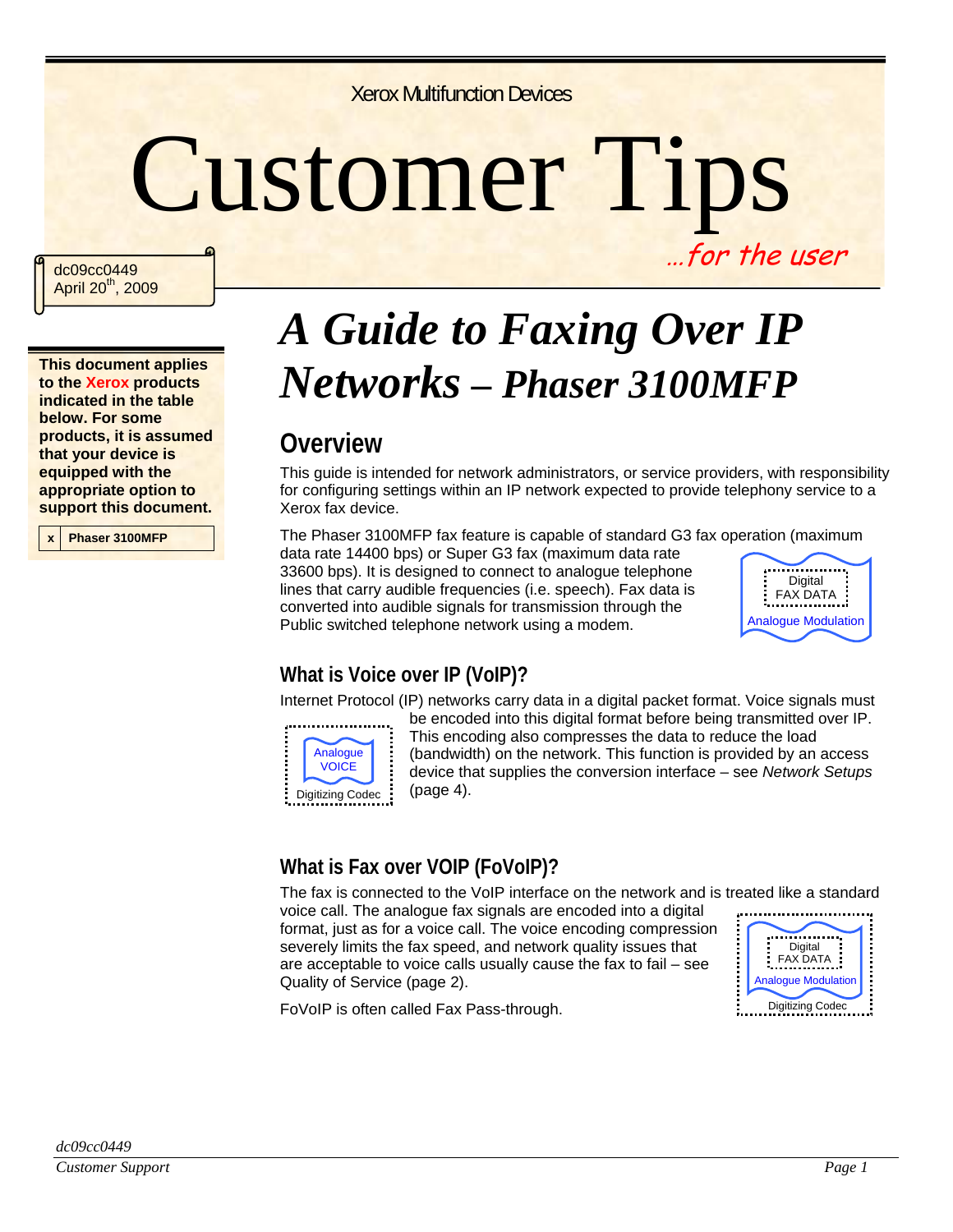#### **What is Fax over IP (FoIP)?**

In FoIP, the fax data is sent in its raw digital form across the IP network. As with all IP data, it is divided into a packet structure. Because the fax data is in its raw state it uses less bandwidth and can employ redundancy (data duplication) or Forward Error Correction to improve reliability. Sometimes the fax data rate is reduced to further limit bandwidth usage. It is thus normal that SuperG3 is not supported, and so it should be disabled on the Phaser 3100MFP to avoid compatibility issues. FoIP is sometimes called Fax Relay. There are proprietary versions (e.g. Cisco) but the cross-vendor standard from the International Telecommunications Union is called T.38 (which is supported by the Sagem Fax ATA 101S).

It is possible to enable the Phaser 3100MFP for FoIP operation using an IP terminal interface. This interface recognizes the signals from the fax machine and decodes them back to the raw fax data, in real time. A similar interface may be required at the other end of the communication. The interface must also convert fax data received from the network back into analogue signals that the machine will understand. To ensure successful faxing, it is important that all network elements are configured correctly.

# **Quality of Service Requirements**

#### **What is Quality of Service?**

Quality of Service (QoS) is a prioritized or guaranteed level of service for a particular network user or application (e.g. VoIP or FoIP). QoS places demands on characteristics such as available bandwidth and the level of network impairments. Network impairments can sometimes be controlled by Service Level Agreements with private network providers, but are generally impossible to control over public internet-wide communications. **For this reason, fax communications across the internet are not recommended.** Bandwidth and communications protocols, such as FoIP, can be more easily managed by the end to end capabilities (and configuration) of the network interfaces

#### **What Are Network Impairments?**

Data in an IP network is divided up into packets. As each packet of data moves through the network it can be subject to various impairments that can affect some, all, or none of the packets at any given time. These are:

- **Packet Loss:** This is the most serious impairment and means that the data stream cannot be fully recombined at the other end. FoVoIP is very sensitive to this and a small level can often lead to failure. If FoIP is configured with redundancy, relatively large levels of loss can be accepted.
- **Packet Delay:** Some delay in the packet stream is unavoidable; the level will depend on the length of the network path and the level of congestion within the network. Again, FoVoIP is sensitive to this, since the underlying fax protocol has strict timing requirements. FoIP uses methods to work around this, avoiding failure of the fax communication.
- **Packet Jitter:** Jitter is a variation of delay between packets. Above a certain level the affected packet(s) will be considered lost and FoVoIP audio will be broken, resulting in fax failure. FoIP reliability will be better due to lower bandwidth demands against the buffer memory available.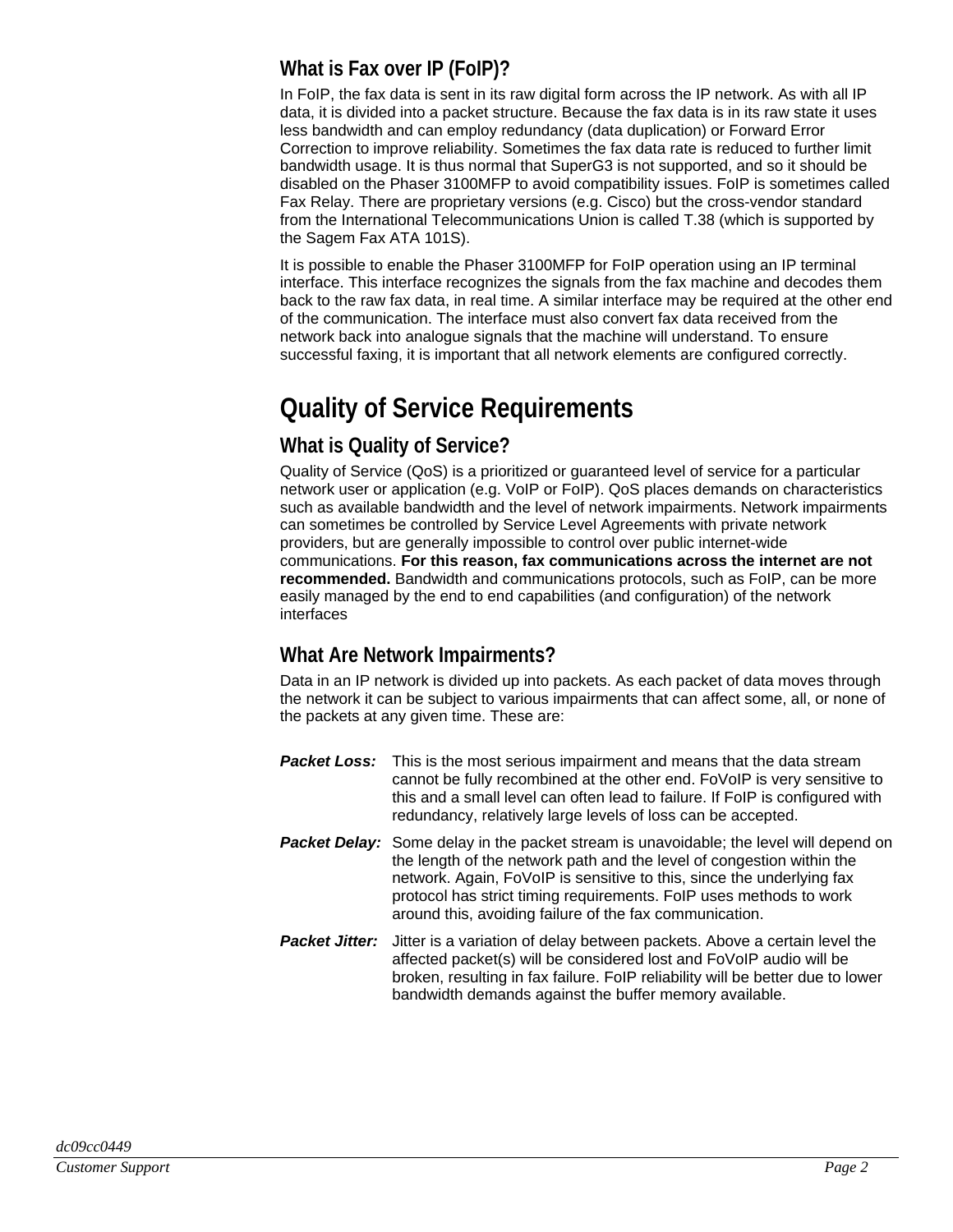#### **What Service Level is Required for the Phaser 3100MFP Fax?**

This table gives an approximate guide to the maximum levels of impairments that can be present and still support a successful fax call between two Phaser 3100MFP machines, each connected to a Sagem Fax ATA 101S, per configuration of VoIP/FoIP service used:

| Telephony/Fax Service                   | Bandwidth                                   | Loss    | Delay            | <b>litter</b>    |
|-----------------------------------------|---------------------------------------------|---------|------------------|------------------|
| G.711 (PCM) Pass-through $*$            | $210$ Kbps <sup><math>\ddagger</math></sup> | $0\%$   | $300 \text{ ms}$ | $50 \text{ ms}$  |
| T.38 (no redundancy; $ls=0$ & hs=0)     | $25$ Kbps <sup><math>\ddagger</math></sup>  | $0.4\%$ | $350 \text{ ms}$ | $100 \text{ ms}$ |
| T.38 (max redundancy; $ls=6$ , $hs=4$ ) | $85$ Kbps <sup>‡</sup>                      | $6\%$   | $500 \text{ ms}$ | $50 \text{ ms}$  |

**\* Note: If an initial G.729 voice codec is configured, the fax call should trigger a codec change to G.711 ‡ Bandwidth measured during image data at a fax rate of 14400 bps (V.17).** 

#### **Recommended Network Configuration Settings**

**It is recommended that for reliable faxing the network should be configured for T.38 with redundancy.** However, some network setups may not support it; those that do may fix the redundancy at a set level. Disabling fax Error Correct Mode (ECM) may improve reliability on a degraded network with a high level of impairments, but may increase the call duration on a better quality network and may result in received image defects. The screenshot below shows the recommended configuration for a degraded network, as performed on the Sagem Fax ATA 101S.